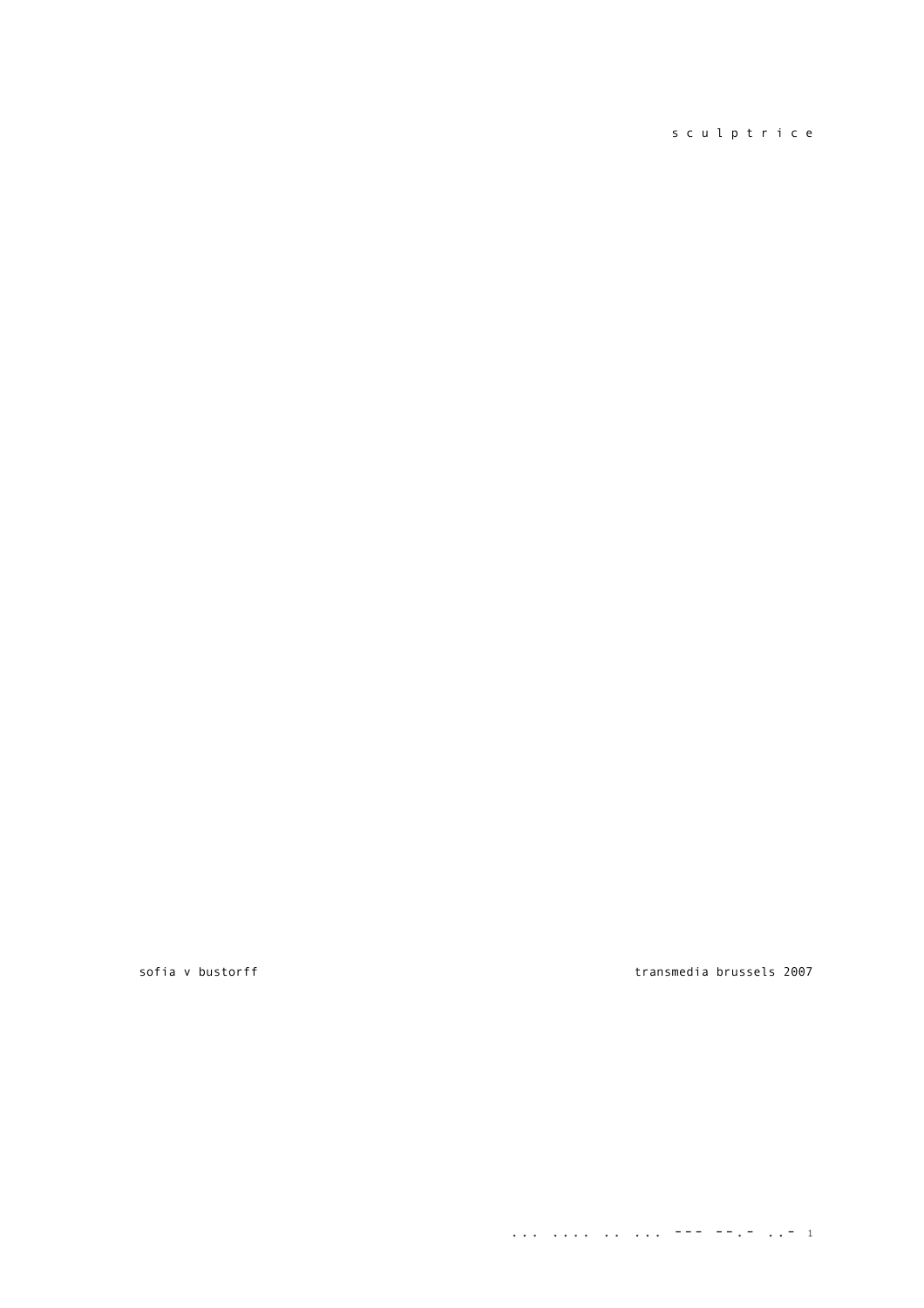'It is a basic property of waves to create connections. Through antennas we get access to Hertzian space. One could therefore use electromagnetic waves to create wave-sculptures, real-time connections in space[time, or portals of the imaginary or liminal, that function as portals, allowing one to enter another space. Those connections can go both ways from formlessness to form and structure and back -- the materialisation of the inconcrete and its opposite.'

> [iiie.lemurie.cz](http://iiie.lemurie.cz/) [m3me.wordpress.com](http://m3me.wordpress.com/)

... .... .. ... --- --.- ... 2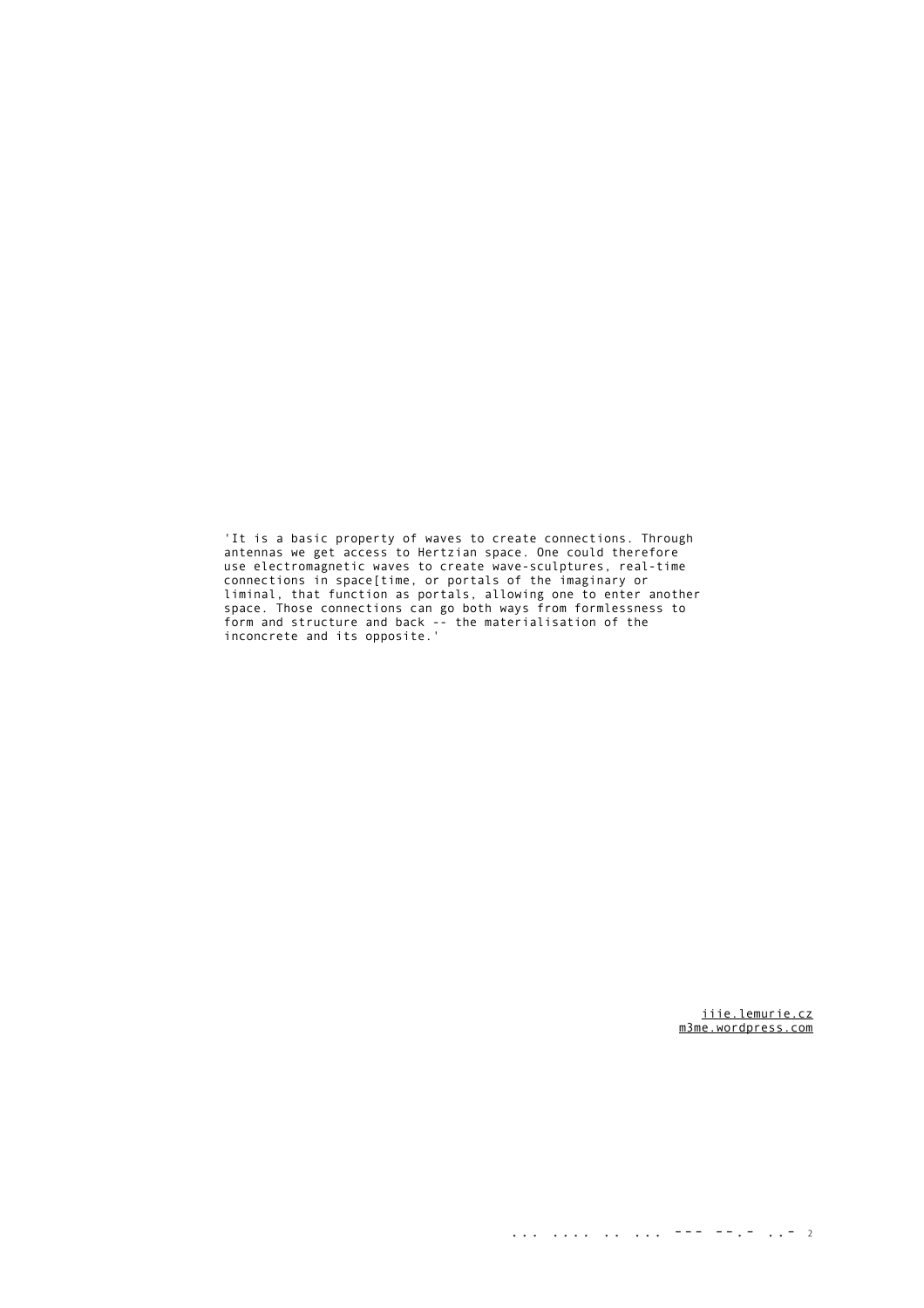[ double me ]

on my way home, someone called my name, and added 'how are you. haven't seen you in a while.' since i had never seen this person before (and i have a good facial memory), i thought of this as a coincidence..

just a week prior though, i was faced with another such 'coincidence'. someone believed me to be their finish-australian musician friend. not only did i look like her - but we shared the same name. once asked, i had to agree..

i [am] curious who could this other me be..

a search on the internet did not come up with much. then again, what exactly am i searching for? and how might [she] be indexed?

Frida Kahlo, The Two Fridas, 1939 René Magritte, La Reproduction Interdite, 1937

> 'Most of us have two lives. The life we live, and the unlived life within us. Between the two stands Resistance' [\[1\]](#page-2-0).

Duplications of self are most often seen as twins (or future-clones), one's shadow, a reflection from a mirror or water surface, a double or doppelgaenger .. which might be the case here.

[ Yet there is the analogy to photons. ]

Twin studies are a fascinating way to determine heritability, or to understand the nature/nurture ratio. in other words, what forms us? the inherited, genetic material or the social surrounding? i expected it to be half/half, studies are inconclusive, but they provide fascinating examples, that [identical] twins separated at birth end up living almost identical lives [\[2\]](#page-2-1).

The shadow, really, is a two-dimensional casting of the physical body, but it is most often associated with the suppressed side of oneself, the 'shadow personality'. A reflection, or refraction, akin to the Narcissus' myth, could be looked upon as a reversed duplication, or as a hint at another dimension, like Alice's journey down the rabbit hole. An influential science-fiction story relates the story of Lars Lennart Westin, who by entering the 4th dimension, returned with his left and right side inverted, more so, it changed his world view from pessimistic to optimistic [\[3\]](#page-2-2).

A double is a look-alike, acting on your behalf during public appearances [\[4\]](#page-2-3) or in a photoshoot, substituting an actor for scenes of nudity or in stunts.

A doppelgaenger then.. and i am assuming it is 'not' the evil twin, nor is [she] without shadow or reflection as folklore knows. would i believe in the tales, i should not find her, as this might be the harbringer of my (her? our?) death.

'In September 2006 it was reported in Nature that Shahar Arzy and colleagues of the University Hospital, Geneva, Switzerland, had unexpectedly reproduced an effect strongly reminiscent of the doppelgänger phenomenon via the electromagnetic stimulation of a patient's brain. They applied focal electrical stimulation to a patient's left temporoparietal junction while she lay flat on a bed. The patient immediately felt the presence of another person in her "extrapersonal space". Other than epilepsy, for which the patient was being treated, she was psychologically fit.

The other person was described as young, of indeterminate sex, silent, motionless, and with a body posture identical to her own. The other person was located exactly behind her, almost touching and therefore within the bed that the patient was lying on.

A second electrical stimulation was applied with slightly more intensity, while the patient was sitting up with her arms folded. This time the patient felt the presence of a "man" who had his arms wrapped around her. She described the sensation as highly unpleasant and electrical stimulation was stopped.

Finally, when the patient was seated, electrical stimulation was applied while the patient was asked to perform language test with a set of flash cards. On this occasion the patient reported the presence of a sitting person, displaced behind her and to the right. She said

<span id="page-2-3"></span><span id="page-2-2"></span>3 ] Lars Gustafsson, Death of a Beekeeper, 1978; based on the earlier H.G. Well, The Plattner Story, 1896 4 ] f. ex. Saddam Hussein or Michael Jackson use(d) them.

<span id="page-2-0"></span><sup>1</sup> ] Steven Pressfield, The War of Art', taken from

<span id="page-2-1"></span>

[http://www.stevenpressfield.com/books/war\\_art.asp#excerpt](http://www.stevenpressfield.com/books/war_art.asp)<br>I James Lewis and James Springer, who had each married and divorced women named Linda and then remarried [<br>women named Betty; who named their dogs Toy and their fir amomng the more spectacular examples.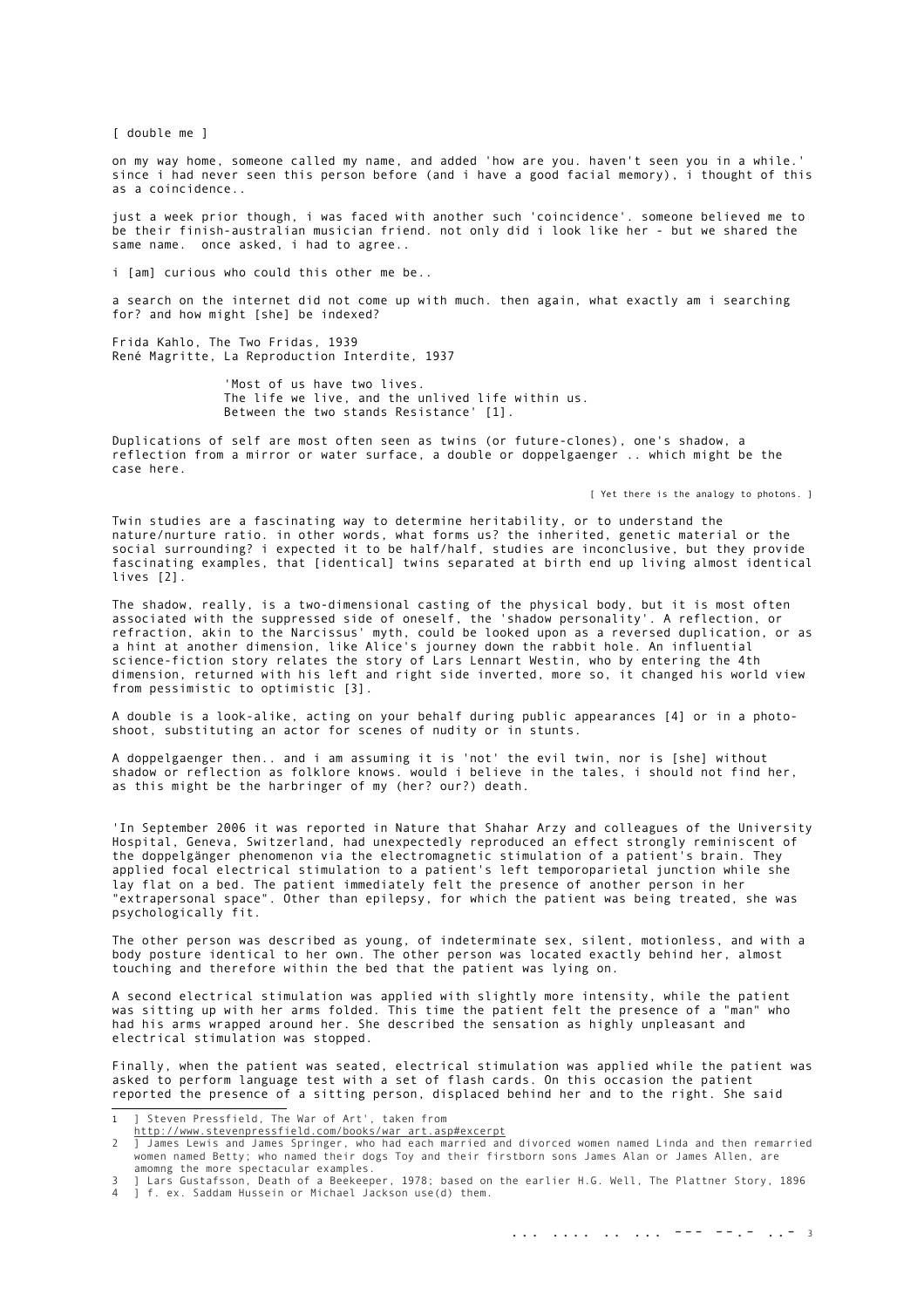that the presence was attempting to interfere with the test: "He wants to take the card; he doesn't want me to read." Again, the effect was disturbing and electrical stimulation was ceased.

Similar effects were found for different positions and postures when electrical stimulation exceeded 10 mA. at the left temporoparietal iunction.' [5] exceeded 10 mA, at the left temporoparietal junction.'

Not much is known about the parietal lobe, but it integrates sensory information, in particular, visuospatial processing. Damage to the left parietal lobe can lead to the 'Gerstmann's Syndrome': right-left are confused, verbal and mathematical memory affected, and objects cannot be perceived normally [\[6\]](#page-3-1).

In the above (rather incidental) experiment, that I cited at length, we cannot really talk about a doppelgaenger, but something(s) was perceived by the subject, and she did not like it. Did it come out of her imagination, her shadow, a lost memory or a hallucination.. the fact remains it was her's only. An experience entirely [ invisible ] to her attending doctors and staff, and an experience brought about through electromagnetic stimulation of her brain.

[ bee hives ]

Viktor Stepanovich Grebennikov, a Russian entomologist, discovered in 1988 the 'Cavernous Structures Effect' (CSE) [\[7\]](#page-3-2). What interests here is the observation that trees (roots) are 'aware' of an underlying cavernous structure such as with beehives, and grow around it.

'As for bees that nest underground, their "knowledge" of the CSE is vital for them first of all, because it enables the builder of a new gallery to stay away from a neighboring nest. Otherwise the entire bee-city cut through with intersecting holes would simply collapse. Secondly, plant roots cannot be allowed to grow down into the galleries and honeycombs. Thus roots stop a few centimeters away from the honeycomb, or else, feeling that nests are near, they start growing aside. [..]

Based on the structure of bee nests, I created a few dozen artificial honeycombs-of plastic,<br>paper, metal, and wood. It turned out that the cause of all those unusual sensations was not a paper, metal, and wood. It turned out that the cause of all those unusual sensations was not a biological field, but the size, shape, number, and the arrangement of caverns formed by any solid objects. And as before, the organism felt it, while the instruments were silent.' [\[8\]](#page-3-3)

The physio-perceptual sensation here is quite different, not detectable by instruments and measuring devices, but through the skin, or touch, a much neglected sense.

We need to make sense of our environment, its interaction with our selves and the technologies with which we increasingly control it. Since the rate of current innovation is unsurpassed, the necessary adaption to 'new' modes of interfacing physical space and information space are ever shorter [\[9\]](#page-3-4). To do this requires awareness, acuity and (inter)disciplin(arity). It means questioning contemporary forms of knowing, and testing others. It involves less certainty in way of gaining a view of the whole. It will be different for everyone.

> Ian Milliss' 'Walk along this line' is a work is about the physical sensation of being in your own body. He was using the audience's body, making it perform in order to achieve the work of art. Using just a strip of masking tape two inches out from the wall, any attempt to follow the instructions on the wall – to walk along the line – immediately overbalanced the participant, pushing them backwards, away from the work. It was a kind of repulsion (an anti magnetic force) with an instruction to obey against the laws of physics – a piece which in the end proves what everyone already knows – which is simply that you can't always do what you are told to do. [\[10\]](#page-3-5)

<span id="page-3-1"></span><span id="page-3-0"></span><sup>5 ]</sup> [http://en.wikipedia.org/wiki/Doppelg%C3%A4nger;](http://en.wikipedia.org/wiki/Doppelg?nger) original text published in [Nature,](http://www.nature.com/news/2006/060918/full/060918-4.html) September 2006. http://www.neuroskills.com/tbi/bparieta.shtml

<span id="page-3-3"></span><span id="page-3-2"></span><sup>7</sup> ] sometimes referred to as 'Cavity Structural Effect' 8 ] 'But alas, the instruments - either thermometers, or ultrasound detectors, magnetometers and electrometers-did not respond to them in the slightest. We conducted a precise chemical analysis of the clay-nothing special. The radiometer was also silent... But ordinary human hands, and not just mine, distinctly felt either warmth or a cold draft and a tingle, or sometimes a thicker, stickier<br>environment. Some people's hands got heavier, others felt theirs were pushed up; some people's fingers<br>and arm muscles got numb,

<span id="page-3-4"></span><sup>9</sup> ] I read somewhere that by the time a student graduates, the teaching he received has become obsolete, I assume not in all fields, but remarkable – and an argument 'for' continous education.<br>10 ] The Invisible Artist, from his <u>website</u>

<span id="page-3-5"></span>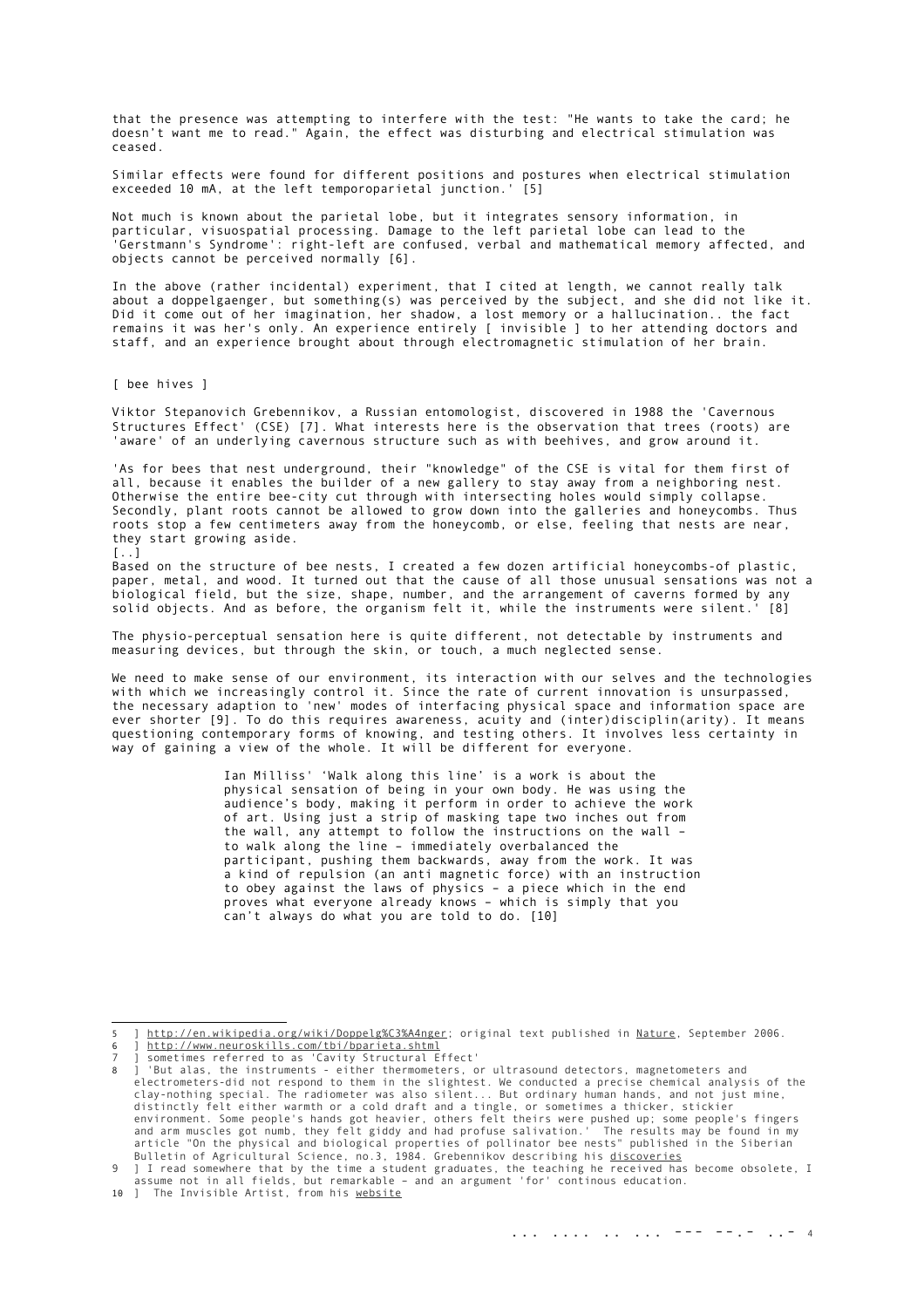All around us things happen that we are not aware off, our brains either render them out [\[11\]](#page-4-0), or we simply do not have the sense organs to perceive them in the first place [\[12\]](#page-4-1), We recognize only a tiny part of the energy vibrating from the pervading physical world. And, since the advent of radioactivity, it is clear that 'what is around us' has a fundamental impact 'on us'. But what we do not see, we tend to ignore.

### sense perception : physical ]

Commonly when we speak of the senses, we refer to the five human sensory inputs: vision, hearing, taste, smell, touch. In addition to these 'outer senses', there are the lesser known 'inner senses' such as heat, balance, kinestesis.. [\[13\]](#page-4-2). Other species sense in a similar or extended range, but they are also senses 'alien' to us, such as orientation through sonar or detection of electric fields, as used by eels [\[14\]](#page-4-3).

An overlap of two senses, 'synaethesia', is a rare condition experienced when one 'sees' the music, or words take on a quality of colour.. Synaesthetics seem to have a more complete sensing of reality, and are able to combine inside from various sources into new concepts or ideas [\[15\]](#page-4-4).

> In Seiko Mikami's upcoming 'On the Continuum of Perception and Interfaces', the audience is invited to experience their (state of) perceptions. Using interfaces as extensions of 'what we already have--a network that mediates our subjectivity, that synthesizes what we perceive and the world that is perceived. Mikami explores the 'in-between' or 'inter-medium' of the information interchange, through perception, between the body and the surrounding space.' [\[16\]](#page-4-5)

# sense perception : mental construct ]

We 'see what we want to see' not necessarily what is there. Much of what we consciously are aware off is 'filtered' or 'tinted' by personal history and memory, expectations and attributed values [\[17\]](#page-4-6). When the sensed world is reflected upon, an image is created that consists as much of what is in front of us, as what our past history wants to make of it.

Larry Stark [\[18\]](#page-4-7) looked at the construction of reality through the analogy of vision: we only ever see fragments. An obvious example would be that we have a continuous world view even though we 'blink'; but the blinks are cut out and merged by our minds, and we get a continuous film. Now, similar to re-constructing the blink, we look at the fragments of our visual reception, and create a movie in our heads. We create it with our memories, experiences, expectations. Therefore we all seem to live in our own reality bubble, that nevertheless seems connected to all those bubbles that we touch.

#### sense perception : fields ]

In groups, 'charisma' has a profound influence on social context and interaction. In this case, the 'conscious' (or not?) setting of a space for personal interaction strongly determines its nature. Social groups are organized by fields, as in schools of fish and flocks of birds. Memories are transmitted through group culture and ritual reenactments. Charism, a form of attraction or, negatively, repulsion, emanates from people (but also from objects or buildings), a force of which we are semi-aware, but which influence us deeply [\[19\]](#page-4-8). The sense of being stared at, which is a quite common experience, should not occur if attention is just inside the head. As it stretches out and links us to what we are looking at, then our looking could affect what we look at [\[20\]](#page-4-9).

- <span id="page-4-1"></span>
- <span id="page-4-0"></span>11 <u>] [The Visual Illusion – Attention Experiment](http://www.youtube.com/watch?v=nkn3wRyb9Bk)</u> shows this very clearly.<br>12 ] If we look at the wavelengths' spectrum, 'light' is visible between 380nm -780 nm or 450-750THz, our<br>ears perceived within the range of 20Hz the ultraviolet (the UV of sunlight).
- <span id="page-4-2"></span>13 These senses function on more unconsciously; respectively: Thermoception, Equilibrioception, Proprioception.
- <span id="page-4-3"></span>14 ] others include, Magnetoception (detection of magnetic fields), Electroception (detection of electric fields), Echolocation (sonar orientation through reflected sound).. 15 ] Nikola Tesla 1856-1943; See in this context Amanda Steggell's '[Emotion Organ](http://www.notam02.no/motherboard/synaesthesia/EMO/)', a synaesthetic
- <span id="page-4-4"></span>simulacrum machine where players can explore the sensational interplay of the senses.<br>16 J Seiko Mikami - <u>On the Continuum of Perception and Interfaces</u>, TESLA salon, Berlin, September 28, 2007
- <span id="page-4-6"></span><span id="page-4-5"></span>17 ] Interesting work is done here in the field of psychology, such as on repressed memories by Dr. Elizabeth Loftus.
- <span id="page-4-7"></span>18 ] Vision research pioneer from the Vision Lab at UC Berkeley (1926―2004). 19 ] see Malcolm Gladwell 'The Tipping Point'
- <span id="page-4-8"></span>

<span id="page-4-9"></span>20 ] Sartre gave a wonderful example leading to consciousness/awareness, when we sit in the park and see someone see us, then we know we exist. See also [Rupert Sheldrake](http://www.sheldrake.org/homepage.html)'s 'morphogenetic fields',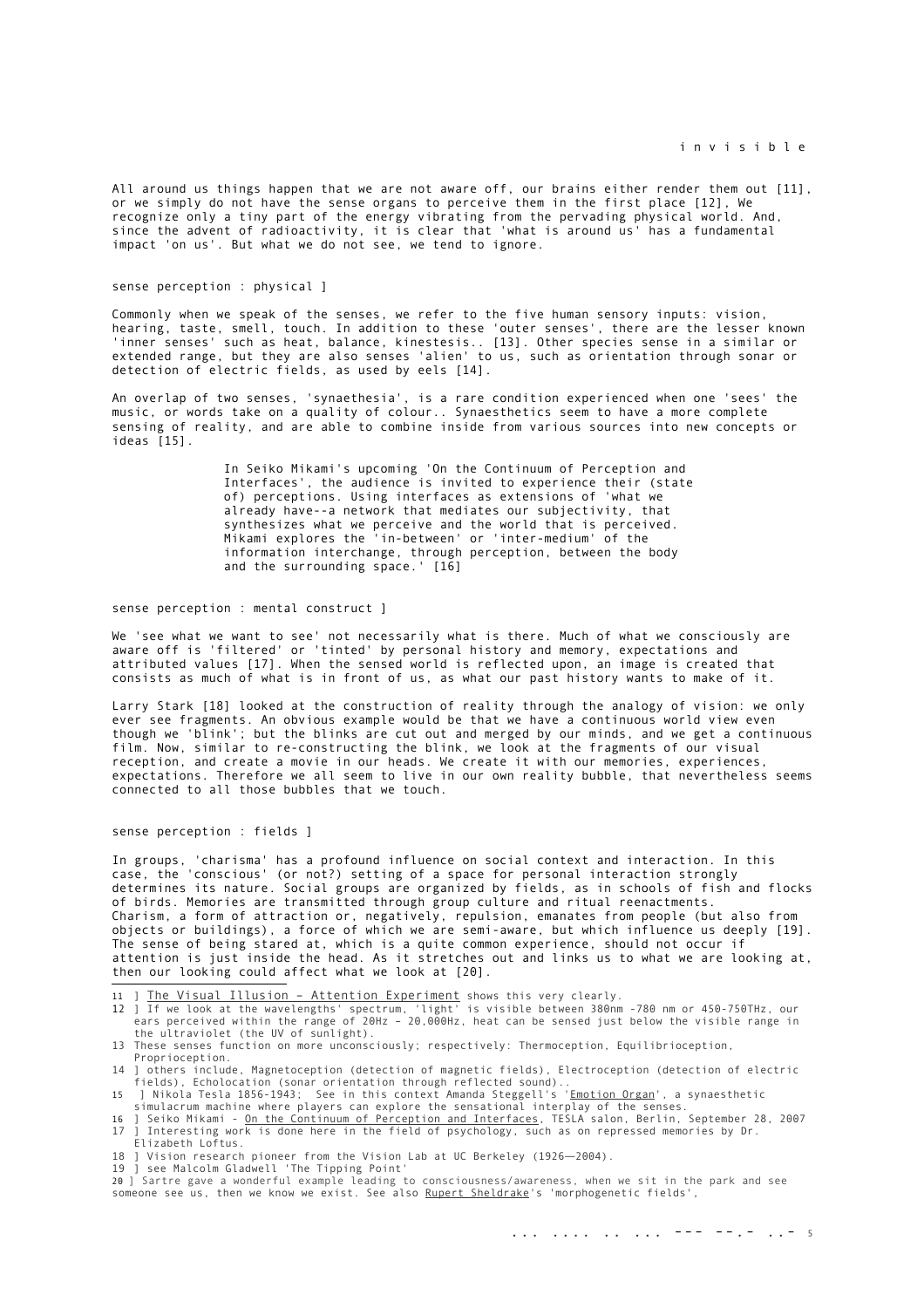#### electromagnetic spectrum ]

The electromagnetic spectrum contains 'the range of all possible electromagnetic radiation. (..) The electromagnetic spectrum of an object is the frequency range of electromagnetic radiation with wavelengths from thousands of kilometres down to fractions of the size of an atom. (..) The short wavelength limit is likely to be the Planck length, and the long wavelength limit is the size of the universe itself, though in principle the spectrum is infinite.' [\[21\]](#page-5-0)

Or to use military terminology, 'full spectrum dominance includes the physical battlespace; air, surface and sub-surface as well as the electromagnetic spectrum and information space.' [\[22\]](#page-5-1)

The electromagnetic spectrum can, then, be seen as (one) encompassing model for reality, from the macro to the microcosm, from the universe towards the atom. Several contemporary artists explore these precise aspects of the 'unperceivable' electromagnetic energies.

> 'Anthony Dunne extends the physical interactivity between device and person into an architecture he calls "Hertzian Space." This space encompasses not only the form and function of a device, but also how people react and relate to it. Herztian Space is a holistic view of the electronic device and its cultural interactions.' [\[23\]](#page-5-2)

## into the multiverse ]

In the 19th Century, scientists realized that energy consists of continuously flowing waves [\[24\]](#page-5-3). With Maxwell, science took a whole new direction when he 'postulated' in his famous equations electromagnetism through mathematical formulas, leaving thus the field of science referential to nature and initiating a new era of speculative-constructivist science [\[25\]](#page-5-4). Max Planck saw that energy is composed of quanta, individual units, opening the field to quantum physics, where two particles that have been part of the same quantum system and are separated in space, retain a mysterious connectedness. A change in one separated part of a system can affect another instantaneously, a phenomenon known as quantum non-locality or non-separability [\[26\]](#page-5-5). The demonstration that physical reality, as we know it, is a manifestation of energy and vibration, the dynamics of which are rooted in the conception of a hyperdimensional continuum, was one of Einstein's most significant contribution to physics. A paradox arose from these mathematical descriptions: it was impossible to visualize a world implied by these equations.

Quantum physics sees a wave function as a probability field. Wave functions can, then, be thought of as clouds of possibilities from which only one possibility manifests when observed or experienced. It is one facet of the all, of the hologram, which is being projected. [\[27\]](#page-5-6)

A continuously splitting universe is the solution provided and quintessence of Hugh Everett's 'many world theory' .. inside the 'multiverse'. The multiverse is really any possible outcome realised. On an individual level that would mean that one took every major decision and went down with it on a bi/trifurcating history-line. An example would constitute whether one went to this university or that one, or to none - took a year off, or went into the workplace. Here four lines develop. Now imagine this happens at every major crossroad in life.. every minor one, all, aware and unaware. And imagine this for your family members, friends, community.. for other species, plants and stones.. independent of consciousness (as we define it).

The multiverse is, therefore, the sum of all (im)possible (un)imaginable universes.

[ Back to photons, they seem to interact between the 'many worlds'. ]

- <span id="page-5-3"></span>24 ] Just as light, electricity and magnetism.
- <span id="page-5-4"></span>in one of his latest speeches 'Endonomadology' alerts to the dangers of abandoning 25 J Otto Roessier, in one of his latest speeches 'End<br>frameworks, published in [\[the\] xxxxx \[reader\],](http://1010.co.uk/xxxxx_publication.htm) 2006

<span id="page-5-0"></span><sup>21 ]</sup> [http://en.wikipedia.org/wiki/Electromagnetic\\_spectrum](http://en.wikipedia.org/wiki/Electromagnetic_spectrum)<br>22 ] http://en.wikipedia.org/wiki/Eull-spectrum.dominance

<span id="page-5-2"></span><span id="page-5-1"></span><sup>22 ] &</sup>lt;u>http://en.wikipedia.org/wiki/Full-spectrum\_dominance</u><br>23 ] Taken from 'Luna[nau]tic Twilight', project proposal for idensitat 07, by Jack Anderson, foam and partners.

<span id="page-5-5"></span><sup>26</sup> ] These particles behave oddly: one does not know where they are, they are not exactly measurable, or predictable, they might behave as waves or as particles; they might interact at distances without any clear connection.

<span id="page-5-6"></span><sup>27</sup> ] Light and electromagnetic radiation are not only waves but also act as particles. The same waveparticle duality applies to matter. The relationships between wavelength, mass, energy and speed are<br>some of the factors to take into account should we wish to understand a 'relative' reality,<br>conceptualized last century.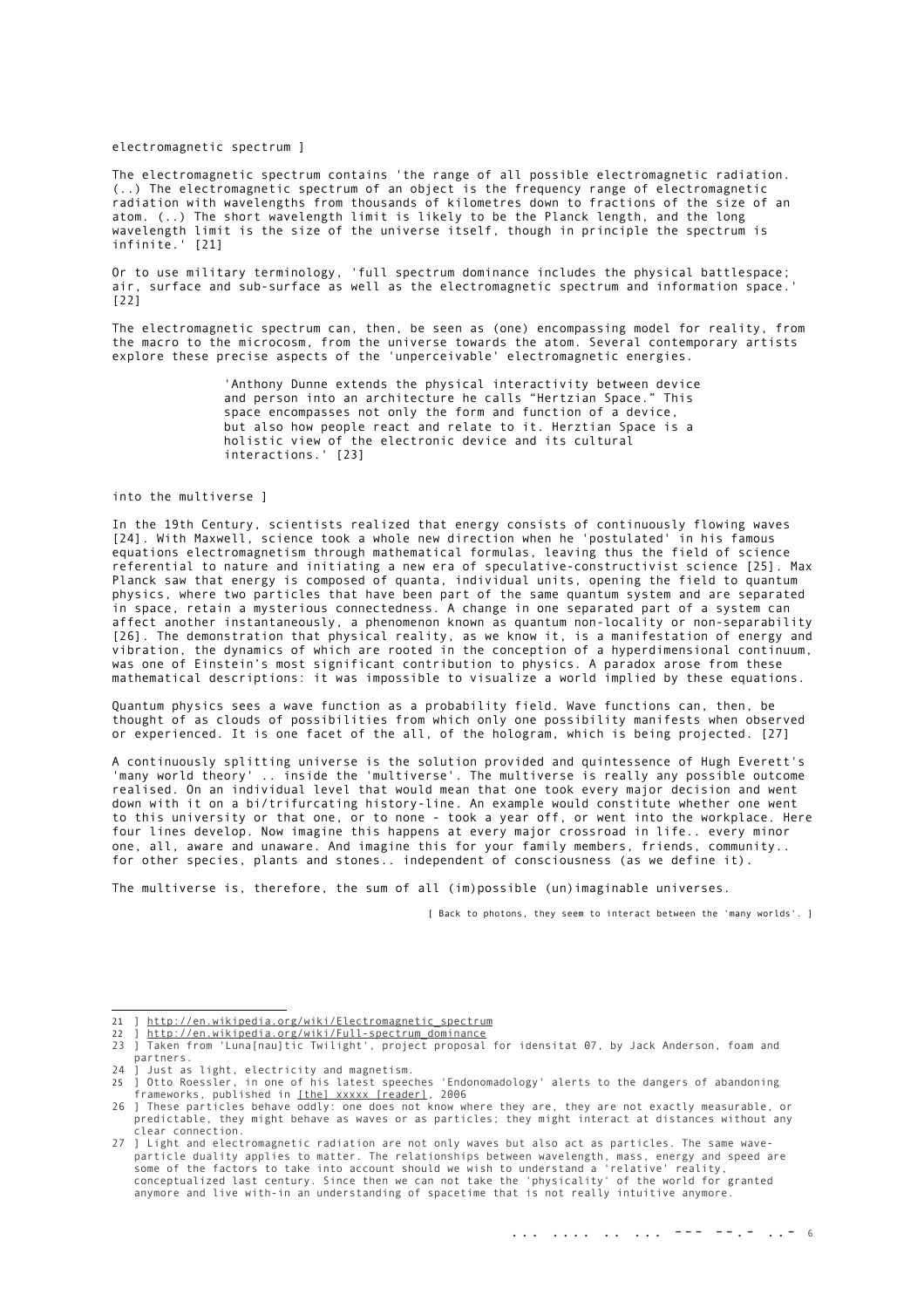# [ hybrid art ] | [ technological art]

'Hybrid art' is defined by Roy Ascott, as 'art plus cognitive science, neural networks, genetic manipulations, physics of consciousness' [\[28\]](#page-6-0). The diagram by mxhz.org on 'technological art' covers an even wider range of subjects, such as: remote sensing, silence, change, brains, weightlessness, complexity, viruses, chaos, electroluminence, collaboration, social behaviour, r-evolution, art, ecology, spatiality, nonlinearity, animal consciousness, prime numbers, reality, aesthetics, lies, sensors, creative commons, disturbances, biorobotics, feedback, self-emergence, noise, cognitivism, processing++ [\[29\]](#page-6-1).

Similar to science which adjusts its theories with new discoveries and insights [\[30\]](#page-6-2), experimental art practices have to adjust to new insights and tools from all ranges as well:

> 'Hinterding's Aeriology has been described as a project for the unfolding of the ethereal as a 'machine for a techné of the invisible'. The installation presents twenty kilometres of wrapped wire to form an energy gatherer. The coils reveal through sympathetic amplification the activity of the unseen. Literally the 'line' of the wire is gathering and reconfiguring energies, turning refuse static to potential by a process of realignment of the subtle bodies of particles (Hinterding 1995).' [\[31\]](#page-6-3)

## [ 2 directions ]

Over the years, there have been two separate developments in the cultural area: the commercial and the cultural-artistic approach. While the first was able to invest enormous amounts of money into development and expertise, the latter followed a DIY approach (do it yourself):

The commercial development gave birth to the game industry, where manufactures such as Sony or Nintendo were able to develop some of the most powerful machines available, and then produced software-games to play. Simulations of all kinds started being an immediate success, from the early flight simulators to the later Sim Series. Over the last few years, 'distributed computing' [\[32\]](#page-6-4) helped develop into the increasingly popular multi-user platforms. 'Second Life' is interesting in this context, since its content development comes from the community that accesses it in their freetime, using their own resources. A similar debate is applicable to 'youtube' and the like, were self-cost production seems counter-balanced by access to free distribution [\[33\]](#page-6-5). With these softwares and/or networked environments, alternative life lines can be played out following somehow pre-established storylines. In Second Life, one can fly to shop at GAP. This makes it a rather poor repetition of the existing world. Earlier text-based forms of MOOs and MUDs, enabling truly different worlds/rooms, sprang out of imagination. They were evoked through words - following a literary tradition we are more acquainted with. For newer, audio-visual-experiential forms, we still lack the language and/or modes of behavior:

> 'and one of these is the development of an imaginary of technology, an understanding of its poetics and a testing manifestation of those poetics' [\[34\]](#page-6-6)

The non-commercial approach brought forth a variety of creative – though less advertised – solutions. Among the most important was the development of graphic development environments with shared libraries such as MaxMSP, or the Open Source Version PD and others, interface between input devices and 'to make your computer do things that reflect your individual ideas and dreams' [\[35\]](#page-6-7). Open Source and Creative Commons became trademarks for the art community in response to the commercial world. Currently, there is a trend towards 'participatory design', which implies getting users involved in the software development for interactive/participatory

<span id="page-6-3"></span>31 ] Nina Czegledy, abstract for 'Bioelectromagnetism: discrete interpretations', p.139

<span id="page-6-4"></span>32 ] Distributed computing is a method of computer processing in which different parts of a program run simultaneously on two or more computers that are communicating with each other over a network, [http://en.wikipedia.org/wiki/Distributed\\_computing](http://en.wikipedia.org/wiki/Distributed_computing)

<span id="page-6-1"></span><span id="page-6-0"></span><sup>28 ]</sup> Roy Ascott, taken from Media Art Histories, ZKM, Prestel, Munich/NY, 1997<br>29 ] <u>x.med-a</u>. - experimental media arts publication, by fo.am, nadine, okno, iMAL, p.9

<span id="page-6-2"></span><sup>30</sup> ] In an ideal world, this is, in fact the case; unfortunately, many new discoveries are being ridiculed when they arise, since they threaten the status quo. Sometimes this is a threat to a field that expands beyonds its imagination, sometimes a technology that might change society. Nikola Tesla's work – recently en vogue – is such an example; so was Galileo's.

<span id="page-6-5"></span><sup>33</sup> ] interesting: G.H. Hovagimyan states in a discussion on empyre, that 'A Swiss art collector who invested \$250,000 in 2nd life approached me in 2004 when 2nd L was enpty. He was trying to get people to inhabit the space to protect his investment. He thought I could be like Warhol and open a studio. I said I'd be interested in doing performance art bots that would interrupt people while talking. I of course<br>wanted to get paid to produce original art. The "developers" didn't feel like paying an artist was<br>necessary. This is w

<span id="page-6-7"></span><span id="page-6-6"></span>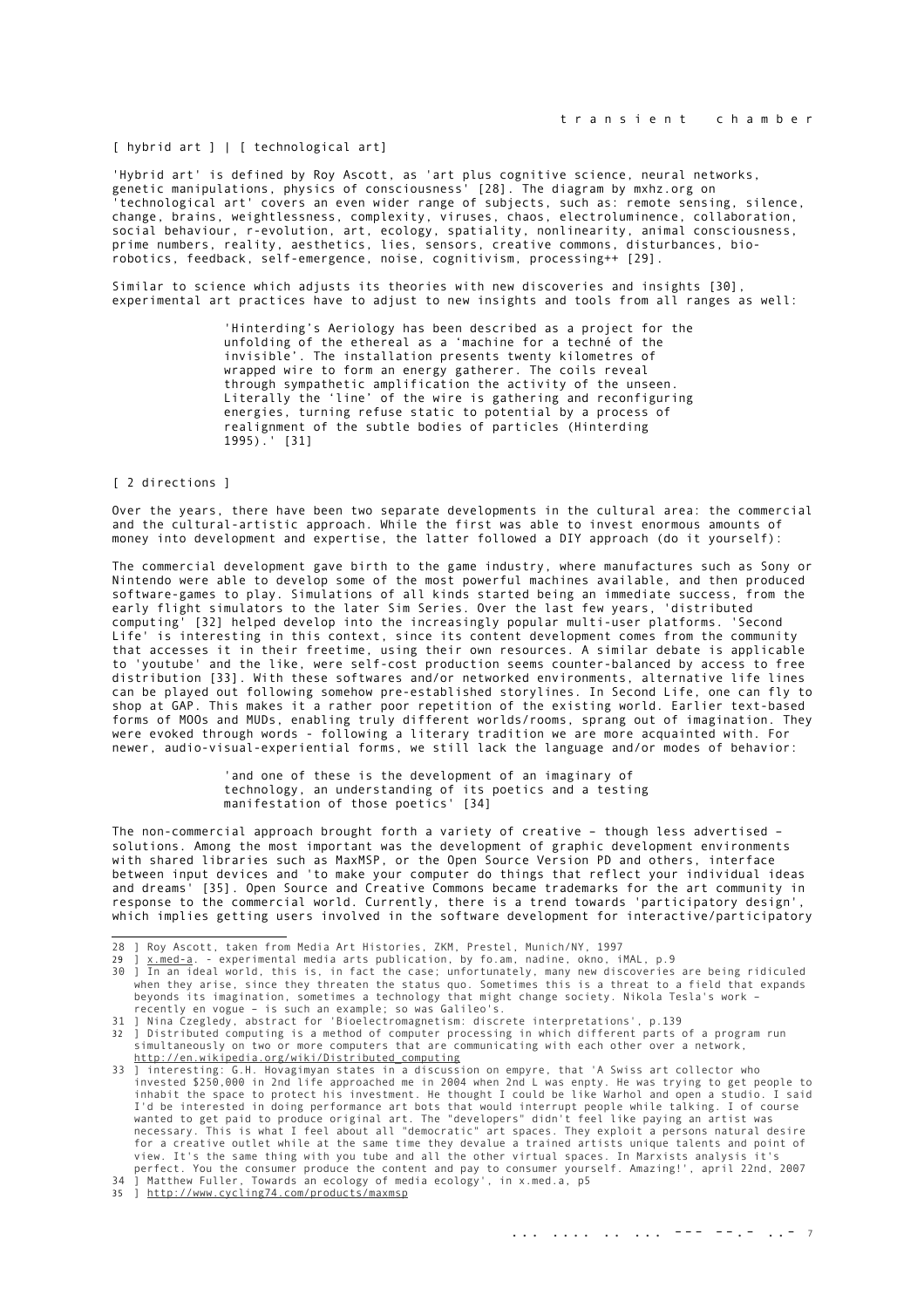projects. Another aspect involved hacking devices to make them into something else, or reverse engineering, or re- and trans-appropriation of technology. 'You don't own it until you open it<sup>7</sup>, [Michel Waisvisz](http://crackle.org/)'s lema, became the leitmotiv for [Steim,](http://www.steim.org/) one of the main research and development centers for new media [\[36\]](#page-7-0); in part with [Nicolas Collins,](http://www.nicolascollins.com/home.htm) currently 'hardware hacking' at harvestworks. The <u>Vasulkas</u> (Steina and Woody), helped develop 'software instruments', namely LiSa and Image/ine, and created devices for image manipulation, that altered the perception of viewing video and environments.

# [ installations > environments ]

Installations as controlled environments, even if open in their outcome, to the extent that the artists 'who are intensely conscious of their work as extensions of the self, the physical presentation and surroundings of their art have become part of the art itself. Context, for these artists is paramount; and they wish to exercise control over the context by explicitly creating an environment which, in its totality, constitutes the art' [\[37\]](#page-7-1).

Installations may include audio-visual installations, interactive environments [\[38\]](#page-7-2), 'environmental installation' [\[39\]](#page-7-3), immersive environments, holograms [\[40\]](#page-7-4), networked installations or streaming events [\[41\]](#page-7-5). But it can also conceived conceptually as 'Artscape Nordland' in Northern Norway by artist Anne Katrine Dolven, a sky-roofed gallery of 40.000 sq miles.

More and more part of the art scene, interactive or responsive environments re-act to the user in varied ways. A mix of art and technology, most are being programmed, and use an array of capturing devices and/or sensors, that interface between the actual space and whoever is inside following the more or less open parameters that have been programmed. Rafael Lozano Hemmer, for example, 'uses interactive systems to enhance public space through participation' [\[42\]](#page-7-6) by developing large-scale interactive installations that combine architecture with performance art. His work uses technologies such as robotics, surveillance and telematic networks to create platforms for audience participation, creating 'anti-monuments for alien agency' [\[43\]](#page-7-7). In 2007, at the 25th anniversary of the V2, Edwin van der Heide's '[Laser Sound](http://www.evdh.net/lsp/index.html) [Performance](http://www.evdh.net/lsp/index.html)' used smoke and different-coloured lasers; he created a space just above the audience, its reflection projected bidimensionally on the walls. The same night, [Sensor\\_Sonic\\_Sights](http://www.xmira.com/sss/) used ultrasound sensors, the biomuse and theremins to create a dynamic audio-visual work, the image here being modified by the sensors. The works of [Jan-Peter E.R.](http://www.sonarc-ion.de/) [Sonntag](http://www.sonarc-ion.de/) or [Aernoudt Jacobs](http://www.tmrx.org/)' 'Phantom Melodies', even though quite different, use technoscientific principles in custom-build environments, as

> 'In the closed circuit of Catherine Richards' Curiosity Cabinet, the participant/ visitor is supposedly shielded from magnetic interference, and becomes 'unplugged' from the 'plugged-in' state of our contemporary surroundings. The visitor climbs inside the cabinet. By closing the doors a closed circuit is created. The cabinet becomes a secure space, an impervious skin from electronic and magnetic currents. Radio signals, microwave and TV frequencies prefer to travel through the metal of the box rather than our bodies inside. The current seeks to return to its source; thus a thick copper wire providing a pathway for the energy to the earth grounds the box.' [\[44\]](#page-7-8)

#### [ towards electromagnetic art ]

 Electromagnetism, etymological, derives from the late 18th Century, to describe a radical new understanding of life and reality: energy penetrating everything, body and universe. It brought about the 'relative' or 'intrinsic' observer dilemma, meaning that there can never be an objective observer as he partakes in the observation, therefore influencing it [\[45\]](#page-7-9). Linearity and even the perception of light were challenged and multiple viewpoints introduced. Faraday proved that electromagnetism was the universal principle of life: electromagnetic interactions, seen as the closest to life, consist of two particles, matter and energy.

Used mainly for commercial development in the West (even though Tesla had other visions), the

- <span id="page-7-1"></span>37 ] Michael Rush 'New Media in Art', 2nd ed, Thames & Hudson, London, 2005, p. 124
- <span id="page-7-2"></span>38 ] See, f. ex. [Alexandra Dementieva](http://www.alexdementieva.org/)
- <span id="page-7-3"></span>39 ] Hans Op de Beeck<br>40 1 Dieter Jung's in
- <span id="page-7-4"></span>nans up ac secentary of visible light, build environment and space around
- <span id="page-7-5"></span>41 ] <u>Baku 2022 Foundation</u><br>42 ] Scott Page and Brian
- <span id="page-7-6"></span>**Edge 2022 From action:**<br>Scott Page and Brian Phillips 'Urban Interfaces: Designing In Between', p.70
- 
- <span id="page-7-8"></span><span id="page-7-7"></span>43 ] <u>x.med-a</u>. - experimental media arts publication, by fo.am, nadine, okno, iMAL, p.9<br>44 ] Nina Czegledy, abstract for 'Bioelectromagnetism: discrete interpretations', p.138<br>45 ] After 1968, when the first picture of ea
- <span id="page-7-9"></span>celestial body or spaceship and perceived it from above. I argue that it was not the step on the moon but the glimpse from outside of the planet that made us a global society, allowing for a possible objective observational perspective.

<span id="page-7-0"></span><sup>36</sup> ] There are other centers, that worked in this way, such as Metronome in Barcelona (now closed), Banff in Canada, the Fraunhofer in Germany, or the art school KHM in Cologne. It is out of this scope to name the many places/approaches, I refer to some of the experimental artistic-scientific collaborative labs here.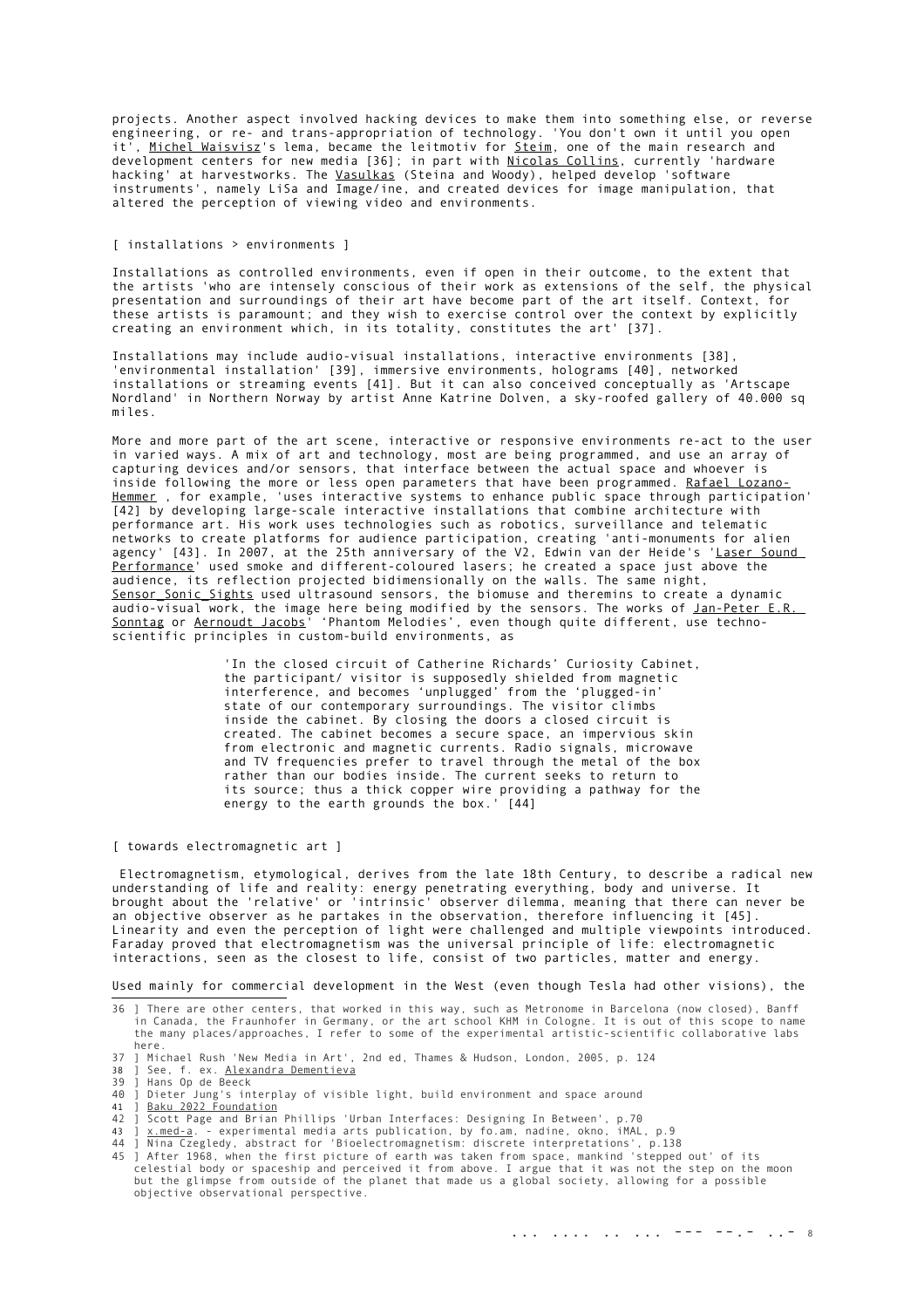Russian artists and scientists took its research component more serious. Leon Theremin, then invented the first electromagnetic instrument, the theremin [\[46\]](#page-8-0) (which later became the base for the synthesizer). In the visual arts, the invention of video art can be attributed to Nam June Paik's Magnet TV (1965), who placed magnets on the television screen, thereby distorting the image.

[ The heart is our own electromagnetic field generator. ]

## [ research = cultural activity ]

Stephen Wilson [\[47\]](#page-8-1), looking 'at research as cultural activity', names the following areas for emerging research of media arts: biology and physical sciences, mathematics and algorithms, kinetics, telecommunications and digital systems. In the first pair he includes experiments on electromagnetic relationships, which leads artistically, to experiments with external impulses that stimulate and modify the body, like [Stelarc,](http://www.stelarc.va.com.au/)

Developments related to high-power electronically controlled systems are leading to the creation of sensor interfaces that re-lay the body's electromagnetic vibrations to external electronic systems. Other artistic research focuses on electromagnetic rays to create a spirit to interact with, such as Eve Andree Laramee's 'Apparatus for the Distillation of Vague Intuitions' [\[48\]](#page-8-2), spirits that where tried to capture in the photography of ectoplasm fashionable around the turn of last century [\[49\]](#page-8-3).

Quantum mechanisms and metaphysics will lead the way to the edges of known reality. Henri Bergson believed intuition to be the way by which we best perceive reality.. just before intuition got numbed by the continuing atrocities affecting millions worldwide/everyday.

Skin conducts electricity, measurable in biofeedback. Didier Combatalade sees a future in which human biomagnetic activity is used to regulate the movement of urban masses. Growing public awareness can be seen around the electromagnetic effect radiating from transmitters, most publicly cell phone towers. Tests have shown that living close by such an antenna generate cell change, possibly leading to cancer. Radioactivity and its weapons are substituted by electromagnetic weapons that target living organisms and electronic systems.

For the first time ever, more then half the world population habits in urban areas, having abandoned the rural landscape, and therefore nature, that is left to 'complete' exploration, thereby jeopardizing our 'biological' existence. In former times, we had space around and for us, we now stand shoulder by shoulder at traffic lights, clustered in trains, and apartments. The fields our bodies generate overlap, we retreat within our ever diminishing spaces, which will be cut in half by 2050, should the current predictions for population growth remain unaltered. A population control through 'psychotropic weaponry' a close possible, as bureau d'etude show in their diagram, nominally the 'Electro-magnetic propaganda' [\[50\]](#page-8-4).

With the 'continuing degrading of the earth's magnetic field' (Kyochi Nakagawa) and a wide range of electronic tools surrounding and pervading the body, diseases yet unknown are on the rise, the latest maybe the mysterious disappearance of the bees [\[51\]](#page-8-5).

> [ The body vibrates to the heart's rhythm, the body's voice expresses the heart. The voice, articulated breath, is a resonating sound from within. ]

By entering in the realm of the invisible, more and more of reality is being discovered, the interrelation between life and beyond unveiled. Art can bridge between science, technology and nature. Many fields, lost for answers, have turned to art and artists for creative solutions to understand the world, or at least, make sense of something: since it is them who invent worlds.

> Take the 'Resonance the Electromagnetic Bodies Project' [that] explored the nature of invisible yet discernible material forces and the impact of these vibrating energies on our environment and the human body. In response to Nikola Tesla's pioneering concepts, based on the principles of vibration and resonance in the fields of electricity and electromagnetism. Echoing Tesla's concepts the primary aim of this interdisciplinary collaboration is to consider the human body (as well as other living organisms) simultaneously as a source, a transmitter and as a point of resistance to electromagnetic waves'.

<span id="page-8-0"></span><sup>46 ]</sup> Which creates a field between the antennas, the performer, by moving his hands, controls parameters:<br>pitch and volume. A limitation is the proximity needed between the artist and the instrument.<br>47 ] Stephen Wilson 'I

<span id="page-8-2"></span><span id="page-8-1"></span>

<sup>48</sup> ] She is interested how 'cultures use science and art as devices or maps to construct belief systems' from:<http://home.earthlink.net/~wander/> 49 ] Leading to kirlian photography of the aura, whereas the aura is a subtle field of luminous

<span id="page-8-3"></span>multicolored radiation surrounding a person or object as a cocoon or halo, and may reflect the moods or thoughts of the person it surrounds.

<span id="page-8-4"></span><sup>50</sup> ] This diagram (from 2006) is excellent in many regards concerning this field, [excerpt](http://ut.yt.t0.or.at/site/index.html)

<span id="page-8-5"></span><sup>51</sup> ] Even though organically maintained bees seem unaffected.